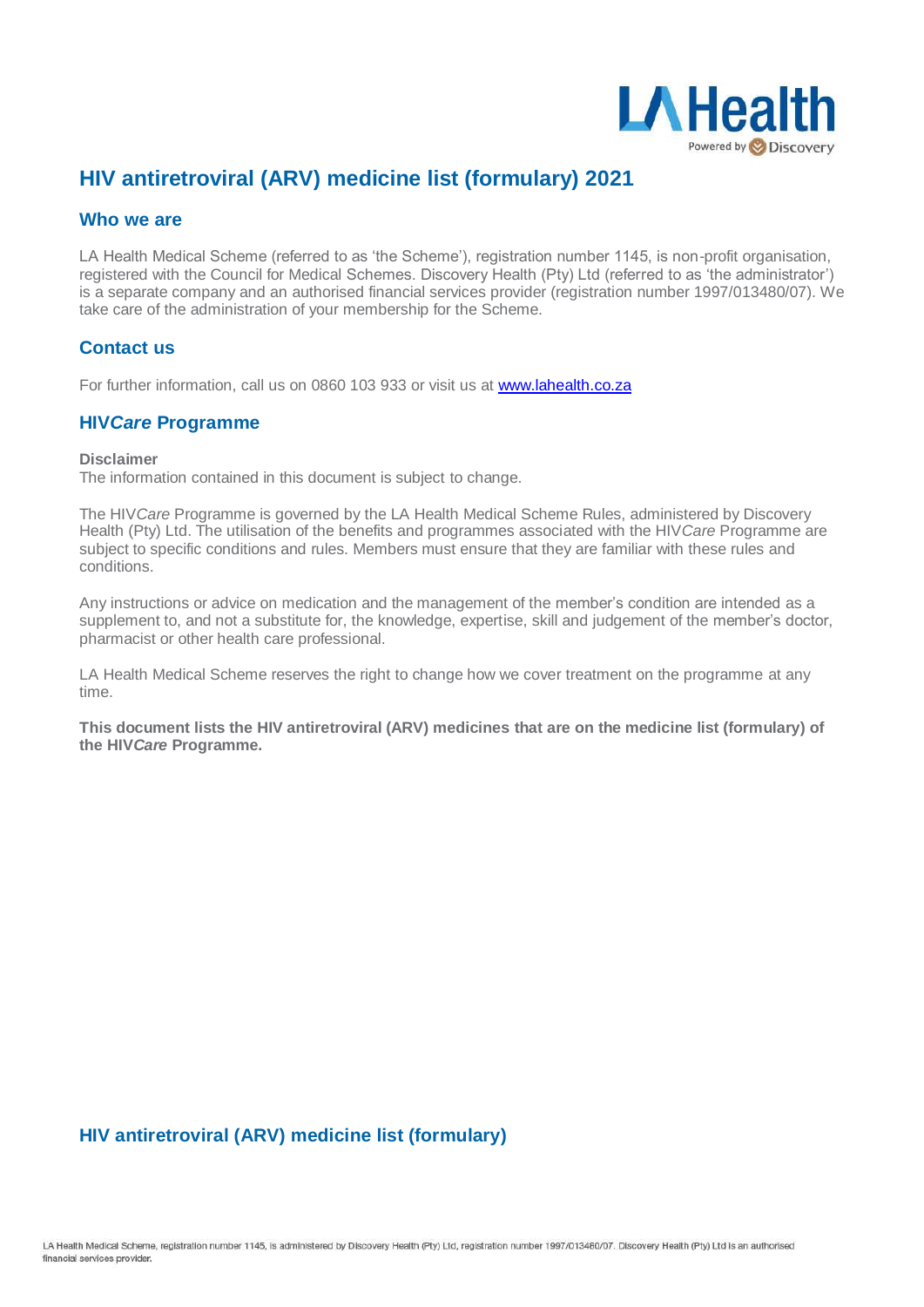

| <b>NAPPI 6</b> | <b>Product Name</b>                                  | <b>Strength</b> | <b>Form</b> | <b>Medicine Class</b>                                                            | 2021 LA<br>Core, LA    |
|----------------|------------------------------------------------------|-----------------|-------------|----------------------------------------------------------------------------------|------------------------|
|                |                                                      |                 |             |                                                                                  | Comp, LA<br>Active, LA |
|                |                                                      |                 |             |                                                                                  | Focus,<br><b>CDA</b>   |
| 715992         | Adco lamivudine & zidovudine<br>150mg/300mg          |                 | <b>TAB</b>  | Antiviral Combinations - Zidovudine<br>and lamivudine                            | 225                    |
| 707971         | Sonke-lamivudine and<br>zidovudine                   |                 | <b>TAB</b>  | Antiviral Combinations - Zidovudine<br>and lamivudine                            | 225                    |
| 707300         | Cipla-duovir                                         |                 | <b>TAB</b>  | Antiviral Combinations - Zidovudine<br>and lamivudine                            | 225                    |
| 715091         | Didivir 200/300mg                                    | 200mg/300mg     | <b>TAB</b>  | Antiviral Combinations - Tenofovir<br>disoproxil and emtricitabine               | 290                    |
| 715997         | Adco emtevir 200mg/300mg                             |                 | <b>TAB</b>  | Antiviral Combinations - Tenofovir<br>disoproxil and emtricitabine               | 290                    |
| 718676         | Cipla lamivudine & tenofovir<br>300mg/300mg(Mivuten) |                 | <b>TAB</b>  | Antiviral Combinations - Lamivudine<br>and tevofovir disoproxil                  | 230                    |
| 720428         | Atenef                                               |                 | <b>TAB</b>  | Antiviral Combinations -<br>Emtricitabine, tenofovir disoproxil<br>and efavirenz | 265                    |
| 721430         | Trenvir                                              |                 | <b>TAB</b>  | Antiviral Combinations -<br>Emtricitabine, tenofovir disoproxil<br>and efavirenz | 265                    |
| 3001860        | Teevir                                               |                 | <b>TAB</b>  | Antiviral Combinations -<br>Emtricitabine, tenofovir disoproxil<br>and efavirenz | 265                    |
| 3000260        | Triemta                                              |                 | <b>TAB</b>  | Antiviral Combinations -<br>Emtricitabine, tenofovir disoproxil<br>and efavirenz | 265                    |
| 3001233        | Triploco                                             |                 | <b>TAB</b>  | Antiviral Combinations -<br>Emtricitabine, tenofovir disoproxil<br>and efavirenz | 265                    |
| 721720         | Rizene                                               |                 | <b>TAB</b>  | Antiviral Combinations -<br>Emtricitabine, tenofovir disoproxil<br>and efavirenz | 265                    |
| 723043         | Elteno                                               |                 | <b>TAB</b>  | Antiviral Combinations - Efavirenz,<br>tenofovir disoproxil and lamivudine       | 265                    |
| 3000956        | Ranega                                               |                 | <b>TAB</b>  | Antiviral Combinations -<br>Dolutegravir, tenofovir disoproxil and<br>lamivudine | 265                    |
| 3000585        | Nuvaco                                               |                 | <b>TAB</b>  | Antiviral Combinations -<br>Dolutegravir, tenofovir disoproxil and<br>lamivudine | 265                    |
| 3000532        | Reydin                                               |                 | <b>TAB</b>  | Antiviral Combinations -<br>Dolutegravir, tenofovir disoproxil and<br>lamivudine | 265                    |
| 3000580        | Emdolten                                             |                 | <b>TAB</b>  | Antiviral Combinations -<br>Dolutegravir, tenofovir disoproxil and<br>lamivudine | 265                    |
| 3000605        | Kovatrax                                             |                 | <b>TAB</b>  | Antiviral Combinations -<br>Dolutegravir, tenofovir disoproxil and<br>lamivudine | 265                    |
| 3000435        | Volutrip                                             |                 | <b>TAB</b>  | Antiviral Combinations -<br>Dolutegravir, tenofovir disoproxil and<br>lamivudine | 265                    |
| 3000426        | Acriptega                                            |                 | <b>TAB</b>  | Antiviral Combinations -<br>Dolutegravir, tenofovir disoproxil and<br>lamivudine | 265                    |
| 700924         | Kaletra                                              |                 | <b>SYR</b>  | Antiviral Combinations - Lopinavir<br>and ritonavir 2                            | 390                    |
| 710028         | Aluvia 200mg/50mg                                    |                 | <b>TAB</b>  | Antiviral Combinations - Lopinavir<br>and ritonavir 2                            | 390                    |
| 715433         | Aluvia 100mg/25mg                                    |                 | TAB         | Antiviral Combinations - Lopinavir<br>and ritonavir 2                            | 390                    |
| 3001450        | Lopimune oral pellets<br>40mg/10mg                   |                 | <b>SPC</b>  | Antiviral Combinations - Lopinavir<br>and ritonavir 2                            | 390                    |
| 3002269        | Zatonav 300/100mg                                    |                 | <b>TAB</b>  | Antiviral Combinations - Atazanavir<br>and ritonavir                             | 390                    |